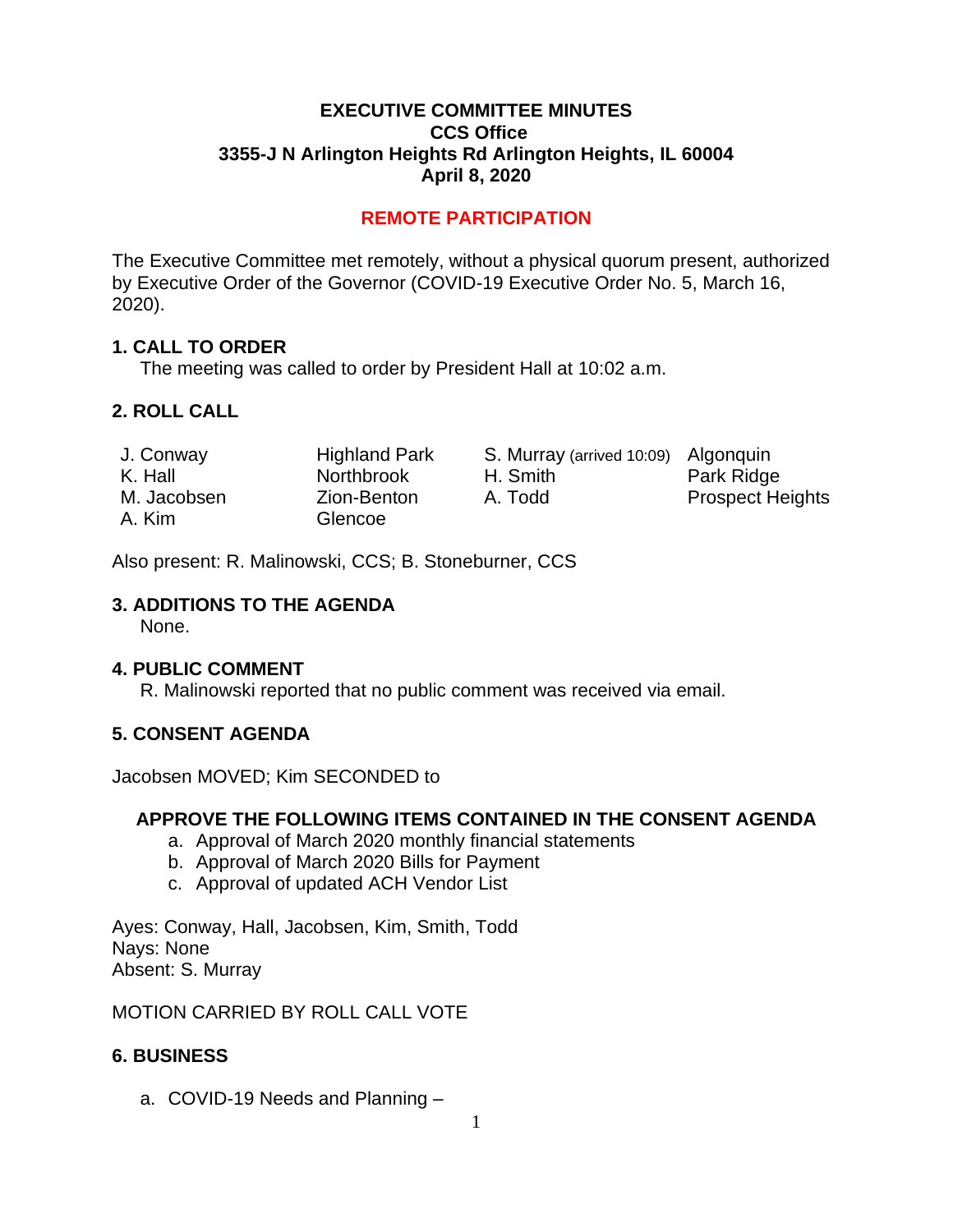- i. Payment of routine bills R. Malinowski reported that as it is currently feasible to hold monthly Executive Committee meetings remotely, there is no need at this time to change the process to pay routine bills. The Executive Committee agreed.
- S. Murray arrived 10:09 a.m.
	- ii. Governing Board schedule for remainder of FY 2019-2020 The Governing Board should meet at least once more this fiscal year. The next regularly scheduled meeting is scheduled for May 27. An earlier meeting would give Governing Board an opportunity to discuss the recommended budget closer to the typical time of approval (March), as well as review the new slate of officers and provide Governing Board with a COVID-19 update. After a lengthy discussion the Executive Committee agreed to schedule a special meeting of the Governing Board via remote participation for April 22.

Todd MOVED; Smith SECONDED to

## **SCHEDULE A SPECIAL GOVERNING BOARD MEETING ON APRIL 22, 2020 VIA REMOTE PARTICIPATION.**

Ayes: Conway, Hall, Jacobsen, Kim, Murray, Smith, Todd Nays: None

### MOTION CARRIED BY ROLL CALL VOTE

- iii. CCS authority to extend due dates, card expirations, and hold by dates CCS staff have extended due dates one month beyond the end date of the stay at home order and extended hold by dates to May 11. R. Malinowski asked the Executive Committee if they had any concerns with CCS continuing to extend dates without library staff opening tickets. The Executive Committee agreed with this approach. CCS had asked for libraries to opt out of library card expiration date extensions, but no libraries replied.
- iv. ILS Considerations for reopening There are currently 500,000 items due on June 1. Auto renew will temporarily be disabled based on the due date extension. R. Malinowski reported that libraries should plan for an increase in returned items and an increase in the pick list volume upon reopening. CCS recommends staff focus on holds during a staggered reopening and has documentation available to assist. President Hall requested R. Malinowski prepare a report for Governing Board listing the number of items checked out by library. President Hall recommended that libraries should also consider in their planning if the stay at home order is extended beyond April 30.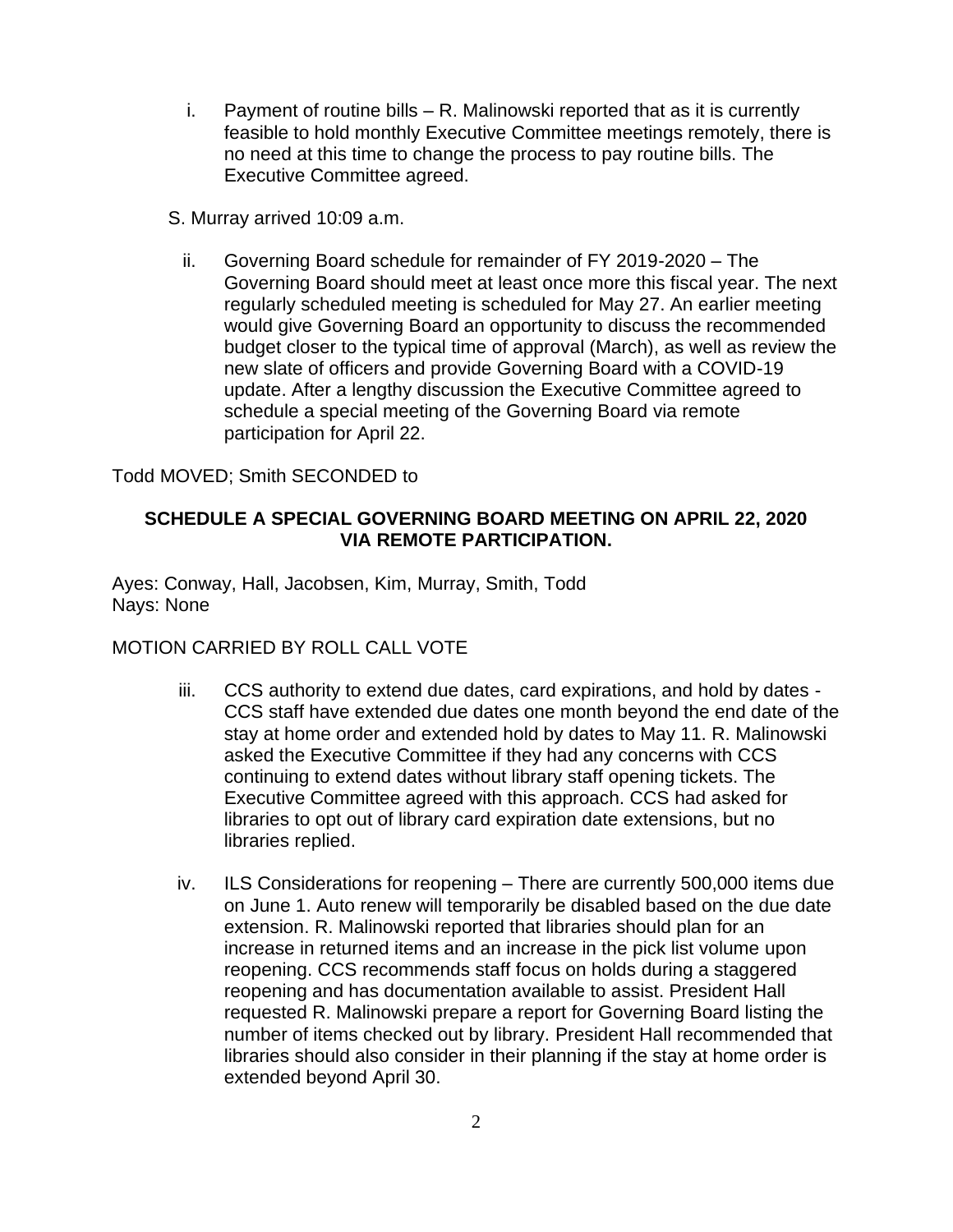President Hall asked if there were any ramifications from an ILS perspective if libraries remain closed longer than May 1. R. Malinowski will speak with CCS staff and check with Innovative. R. Malinowski asked the Executive Committee to send any preliminary reopening plan documents they create for their library and she will review with CCS staff and use as examples for the Governing Board meeting.

v. CCS staffing – CCS staff are currently working from home and able to do most of their work remotely. Ticket volume has decreased so staff has been able to refocus efforts on other projects.

R. Malinowski does not recommend any changes to the current schedule for CCS staff evaluations and increases.

CCS staff accrue vacation on a rolling basis and currently may accrue up to a cap, at which point will not accrue additional vacation until time is taken. R. Malinowski recommended that staff be allowed to accrue up to one week (37.5 hours) beyond this cap. Hours could accrue throughout the stay at home order and must be used by the end of FY 20-21. The Executive Committee agreed with this recommendation.

- vi. Other considerations
	- i. Executive Director review R. Malinowski asked the Executive Committee if they would prefer to have the Executive Director review remain on the regular schedule. The Executive Committee agreed. The Review Committee consists of S. Murray, K. Hall and J. Conway. R. Malinowski will complete the self-portion of the review and send to the Review Committee, who will share with the rest of the Executive Committee for feedback. S. Murray requested R. Malinowski send a clean copy of the review tool without her input so the committee could review in advance.
	- ii. CCS virtual member meeting/update R. Malinowski recommended a general CCS member virtual update be scheduled for all library staff. The Executive Committee agreed. R. Malinowski will work with CCS to schedule this virtual update for April.
- b. FY 2019-2020 Member Rates R. Malinowski reported that the Budget and Finance Committee recommended an increase in the FY 19-20 rebate from \$125,000 to \$250,000 and budget a disbursement of \$293,000 for FY 20-21. R. Malinowski will issue the updated budget files to Governing Board to review and vote on the FY 20-21 budget and revised disbursement amounts at the April 22 special meeting.

### **7. ADJOURNMENT**

The meeting was adjourned by President Hall at 10:47 a.m.